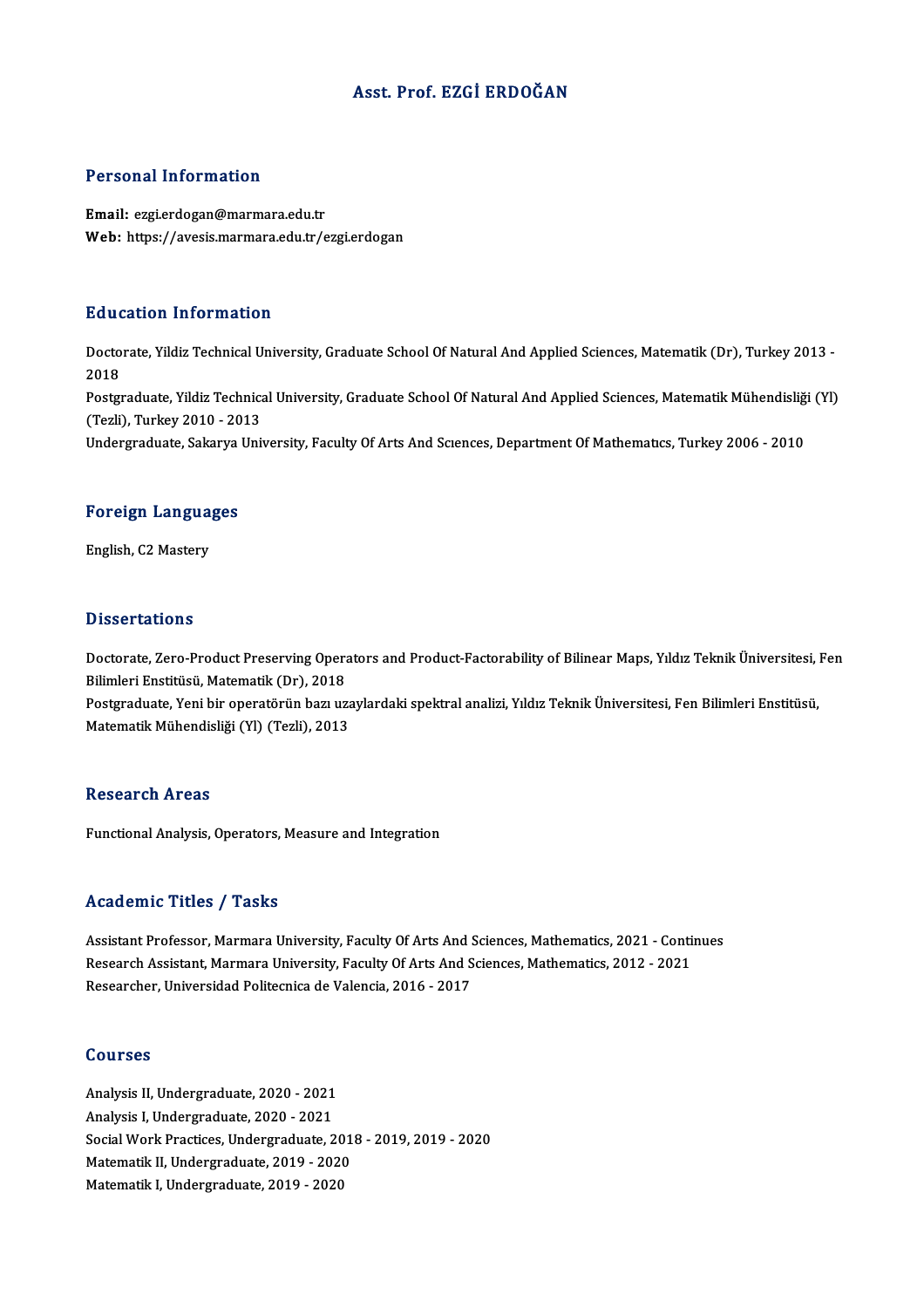# Articles Published in Journals That Entered SCI, SSCI and AHCI Indexes

| Articles Published in Journals That Entered SCI, SSCI and AHCI Indexes |                                                                                                      |
|------------------------------------------------------------------------|------------------------------------------------------------------------------------------------------|
| L.                                                                     | Index spaces and standard indices in metric modelling*                                               |
|                                                                        | ERDOĞAN E., Ferrer-Sapena A., Jimenez-Fernandez E., Sanchez-Perez E. A.                              |
|                                                                        | NONLINEAR ANALYSIS-MODELLING AND CONTROL, 2022 (Journal Indexed in SCI)                              |
| П.                                                                     | Approximate Diagonal Integral Representations and Eigenmeasures for Lipschitz Operators on           |
|                                                                        | <b>Banach Spaces</b>                                                                                 |
|                                                                        | ERDOĞAN E., Sanchez Perez E.A.                                                                       |
|                                                                        | MATHEMATICS, vol.10, no.2, 2022 (Journal Indexed in SCI)                                             |
| Ш.                                                                     | Eigenmeasures and stochastic diagonalization of bilinear maps                                        |
|                                                                        | ERDOĞAN E., Sanchez Perez E.A.                                                                       |
|                                                                        | MATHEMATICAL METHODS IN THE APPLIED SCIENCES, 2020 (Journal Indexed in SCI)                          |
| IV.                                                                    | Self-defined information indices: application to the case of university rankings                     |
|                                                                        | Ferrer-Sapena A., Erdogan E., Jimenez-Fernandez E., Sanchez-Perez E. A., Peset F.                    |
|                                                                        | SCIENTOMETRICS, vol.124, no.3, pp.2443-2456, 2020 (Journal Indexed in SCI)                           |
| V.                                                                     | Integral representation of product factorable bilinear operators and summability of bilinear maps    |
|                                                                        | on C(K)-spaces                                                                                       |
|                                                                        | ERDOĞAN E., Sánchez Pérez E.                                                                         |
|                                                                        | JOURNAL OF MATHEMATICAL ANALYSIS AND APPLICATIONS, vol.483, no.2, 2020 (Journal Indexed in SCI)      |
| VI.                                                                    | Factorization of multilinear operators defined on products of function spaces                        |
|                                                                        | ERDOĞAN E.                                                                                           |
|                                                                        | LINEAR & MULTILINEAR ALGEBRA, 2020 (Journal Indexed in SCI)                                          |
| VII.                                                                   | Product factorability of integral bilinear operators on Banach function spaces                       |
|                                                                        | ERDOĞAN E, Sánchez Pérez E, GÖK Ö.                                                                   |
|                                                                        | Positivity, vol.23, no.3, pp.671-696, 2019 (Journal Indexed in SCI)                                  |
| VIII.                                                                  | Convolution factorability of bilinear maps and integral representations                              |
|                                                                        | ERDOĞAN E, GÖK Ö.                                                                                    |
|                                                                        | INDAGATIONES MATHEMATICAE-NEW SERIES, vol.29, no.5, pp.1334-1349, 2018 (Journal Indexed in SCI)      |
| IX.                                                                    | Convolution-continuous bilinear operators acting on Hilbert spaces of integrable functions           |
|                                                                        | ERDOĞAN E., Calabuig J. M., Sánchez Perez E. A.                                                      |
|                                                                        | ANNALS OF FUNCTIONAL ANALYSIS, vol.9, pp.166-179, 2018 (Journal Indexed in SCI Expanded)             |
| X.                                                                     | Operator ideal of s-type operators using weighted mean sequence space                                |
|                                                                        | ERDOĞAN E, KARAKAYA V.                                                                               |
|                                                                        | CARPATHIAN JOURNAL OF MATHEMATICS, vol.33, no.3, pp.311-318, 2017 (Journal Indexed in SCI)           |
| XI.                                                                    | NOTES ON THE SPECTRAL PROPERTIES OF THE WEIGHTED MEAN DIFFERENCE OPERATOR G (u, v;                   |
|                                                                        | Delta) OVER THE SEQUENCE SPACE 1(1)                                                                  |
|                                                                        | KARAKAYA V., ERDOĞAN E.                                                                              |
|                                                                        | ACTA MATHEMATICA SCIENTIA, vol.36, no.2, pp.477-486, 2016 (Journal Indexed in SCI)                   |
| XII.                                                                   | Notes on the spectral properties of the weighted mean difference operator $G(u, v; \delta)$ over the |
|                                                                        | sequence space $\ell$ 1                                                                              |
|                                                                        | KARAKAYA V., ERDOĞAN E.                                                                              |
|                                                                        | Acta Mathematica Scientia, vol.36, no.2, pp.477-486, 2016 (Journal Indexed in SCI Expanded)          |
| XIII.                                                                  | ON SPECTRAL PROPERTIES OF A NEW OPERATOR OVER SEQUENCE SPACES c AND c(0)                             |
|                                                                        | ERDOĞAN E, KARAKAYA V                                                                                |
|                                                                        | ACTA MATHEMATICA SCIENTIA, vol.34, no.5, pp.1481-1494, 2014 (Journal Indexed in SCI)                 |
|                                                                        |                                                                                                      |

### Articles Published in Other Journals

rticles Published in Other Journals<br>I. Product Factorable Multilinear Operators defined on Sequence Spaces<br>FRDOČAN E Free Fubrie<br>Product Face<br>ERDOĞAN E.

ERDOĞAN E.<br>Communications Faculty of Sciences University of Ankara SeriesSeries A1: Mathematics and Statistics, vol.69, no.2,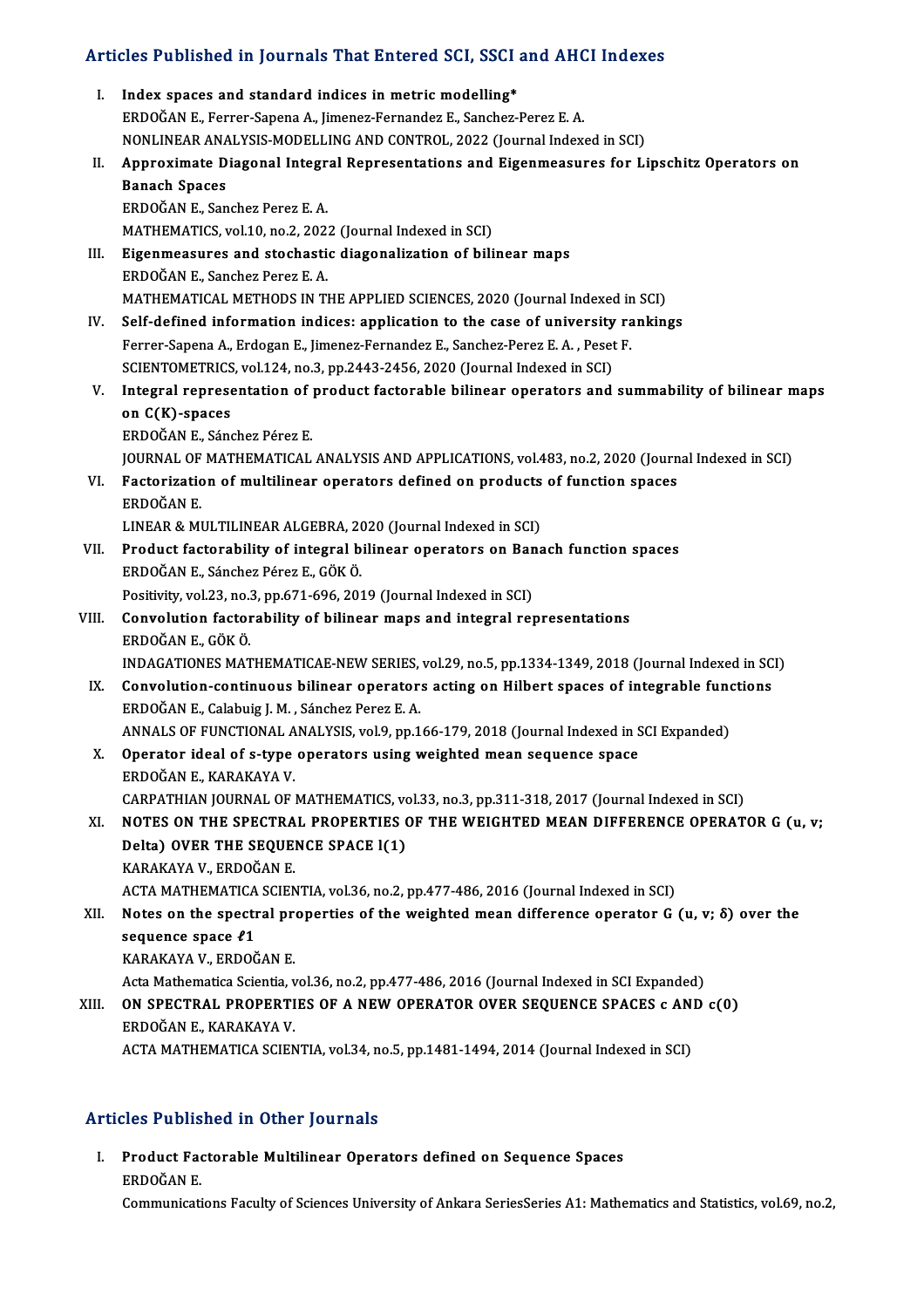pp.152-166, 2020 (Journal Indexed in ESCI)

- pp.152-166, 2020 (Journal Indexed in ESCI)<br>II. ZERO PRODUCT PRESERVING BILINEAR OPERATORS ACTING IN SEQUENCE SPACES<br>Frdogen F PP.152-166<br><mark>ZERO PRO</mark><br>Erdogan E.<br>CAPPATHL Erdogan E.<br>CARPATHIAN MATHEMATICAL PUBLICATIONS, vol.12, no.1, pp.55-68, 2020 (Journal Indexed in ESCI) Erdogan E.<br>CARPATHIAN MATHEMATICAL PUBLICATIONS, vol.12, no.1, pp.55-68, 2020 (Jo<br>III. Some Results on the Generalized Mellin Transforms and Applications<br>FRDOČAN E KOSPRES, DERNEKA N
- CARPATHIAN MATHEMATICAL PUBLIC<br>Some Results on the Generalized M<br>ERDOĞAN E., Kocabaş S., DERNEK A. N.<br>Konuraln Journal of Mathematics vol 7. Some Results on the Generalized Mellin Transforms and Applications<br>ERDOĞAN E., Kocabaş S., DERNEK A. N.<br>Konuralp Journal of Mathematics, vol.7, pp.175-181, 2019 (Refereed Journals of Other Institutions)<br>IDENTITIES ON THE O ERDOĞAN E., Kocabaş S., DERNEK A. N.<br>Konuralp Journal of Mathematics, vol.7, pp.175-181, 2019 (Referee<br>IV. IDENTITIES ON THE epsilon(4n,1)-INTEGRAL TRANSFORM<br>Dernek N., Mansimli G., Erdogan E.
- Konuralp Journal of Mathematics, v<br>IDENTITIES ON THE epsilon (4)<br>Dernek N., Mansimli G., Erdogan E.<br>JOUPNAL OF INFOUALITIES AND S IDENTITIES ON THE epsilon(4n,1)-INTEGRAL TRANSFORM<br>Dernek N., Mansimli G., Erdogan E.<br>JOURNAL OF INEQUALITIES AND SPECIAL FUNCTIONS, vol.8, no.5, pp.75-85, 2017 (Journal Indexed in ESCI)<br>IDENTITIES ON THE F4n 1 INTECRAL TR Dernek N., Mansimli G., Erdogan E.<br>JOURNAL OF INEQUALITIES AND SPECIAL FUNCTIONS, vol<br>V. IDENTITIES ON THE E4n 1-INTEGRAL TRANSFORM
- JOURNAL OF INEQUALITIES AND SPECIAL<br>IDENTITIES ON THE E4n 1-INTEGRAL<br>DERNEK A. N. , MANSIMLI G., ERDOĞAN E.<br>Journal of Inequalities and Special Eunction V. IDENTITIES ON THE E4n 1-INTEGRAL TRANSFORM<br>DERNEK A. N., MANSIMLI G., ERDOĞAN E.<br>Journal of Inequalities and Special Functions, vol.8, pp.75-85, 2017 (Journal Indexed in ESCI)

# Journal of Inequalities and Special Functions, vol.8, pp./5-85, 2017 (Journa<br>Refereed Congress / Symposium Publications in Proceedings

| Refereed Congress / Symposium Publications in Proceedings |                                                                                                               |
|-----------------------------------------------------------|---------------------------------------------------------------------------------------------------------------|
| L.                                                        | ON INEQUALITIES OF SOME INTEGRAL TRANSFORMS                                                                   |
|                                                           | ALBAYRAK D., ERDOĞAN E., KARATAŞ H. B., UÇAR F.                                                               |
|                                                           | 10th International Eurasian Conference on Mathematical Sciences and Applications (IECMSA-2021), 25 August     |
|                                                           | 2021                                                                                                          |
| Н.                                                        | On Inequalities of Some Integral Transforms                                                                   |
|                                                           | ALBAYRAK D., ERDOĞAN E., Karataş H. B., UÇAR F.                                                               |
|                                                           | 10th International Eurasian Conference On Mathematical Sciences And Applications. 25-27 August 2021. (IECMSA- |
|                                                           | 2021), Sakarya, Turkey, 25 August 2021                                                                        |
| III.                                                      | On Factorization of Multilinear Maps defined on Sequence Spaces by Zero Product Preservation                  |
|                                                           | ERDOĞAN E                                                                                                     |
|                                                           | 9th International Eurasian Conference on Mathematical Sciences and Applications (IECMSA-2020), Üsküp,         |
|                                                           | Macedonia, 25 - 28 August 2020                                                                                |
| IV.                                                       | Product factorability of zero product preserving multilinear maps                                             |
|                                                           | ERDOĞAN E                                                                                                     |
|                                                           | Infinite Dimensional Analysis and Topology IDAT2019, Ivano-Frankivsk, Ukraine, 16 - 20 October 2019           |
| V.                                                        | <b>Factoring Bilinear Maps through Convolutio</b>                                                             |
|                                                           | ERDOĞAN E., Sánchez Perez E. A., GÖK Ö.                                                                       |
|                                                           | VI. Kadın Matematikçiler Derneği Çalıştayı, Konya, Turkey, 26 - 28 April 2019                                 |
| VI.                                                       | Product Factorability of Bilinear Maps on Banach Function Spaces                                              |
|                                                           | ERDOĞAN E., Sánchez Perez E. A.                                                                               |
|                                                           | Function Spaces XII, Krakov, Poland, 9 - 13 July 2018                                                         |
| VII.                                                      | A Factorization of Zero Product Preserving Bilinear Maps                                                      |
|                                                           | ERDOĞAN E., Sánchez Perez E. A., GÖK Ö.                                                                       |
|                                                           | The 27th International Conference in Operator Theory, Temaşver, Romania, 2 - 06 July 2018                     |
| VIII.                                                     | Convolution factorability of zero product preserving bilinear maps                                            |
|                                                           | ERDOĞAN E                                                                                                     |
|                                                           | e Workshop on Infinite Dimensional Analysis on the occasion of the 60th birthday ofDomingo García, Valensiya, |
|                                                           | Spain, 1 - 03 February 2018                                                                                   |
|                                                           | IX. s-sayıları ve multilineer operatörler                                                                     |
|                                                           | ERDOĞAN E                                                                                                     |
|                                                           | 3. Marmara Matematik Günleri, İstanbul, Turkey, 28 - 29 September 2017                                        |
| X.                                                        | Convolution-continuous bilinear operators acting on Hilbert spaces of integrable functions                    |
|                                                           | ERDOĞAN E., Calabuig J. M., Sánchez Perez E. A.                                                               |
|                                                           | Banach Spaces and Operator Theory with Applications, Poznan, Poland, 03 July 2017 - 07 January 2018, pp.36    |